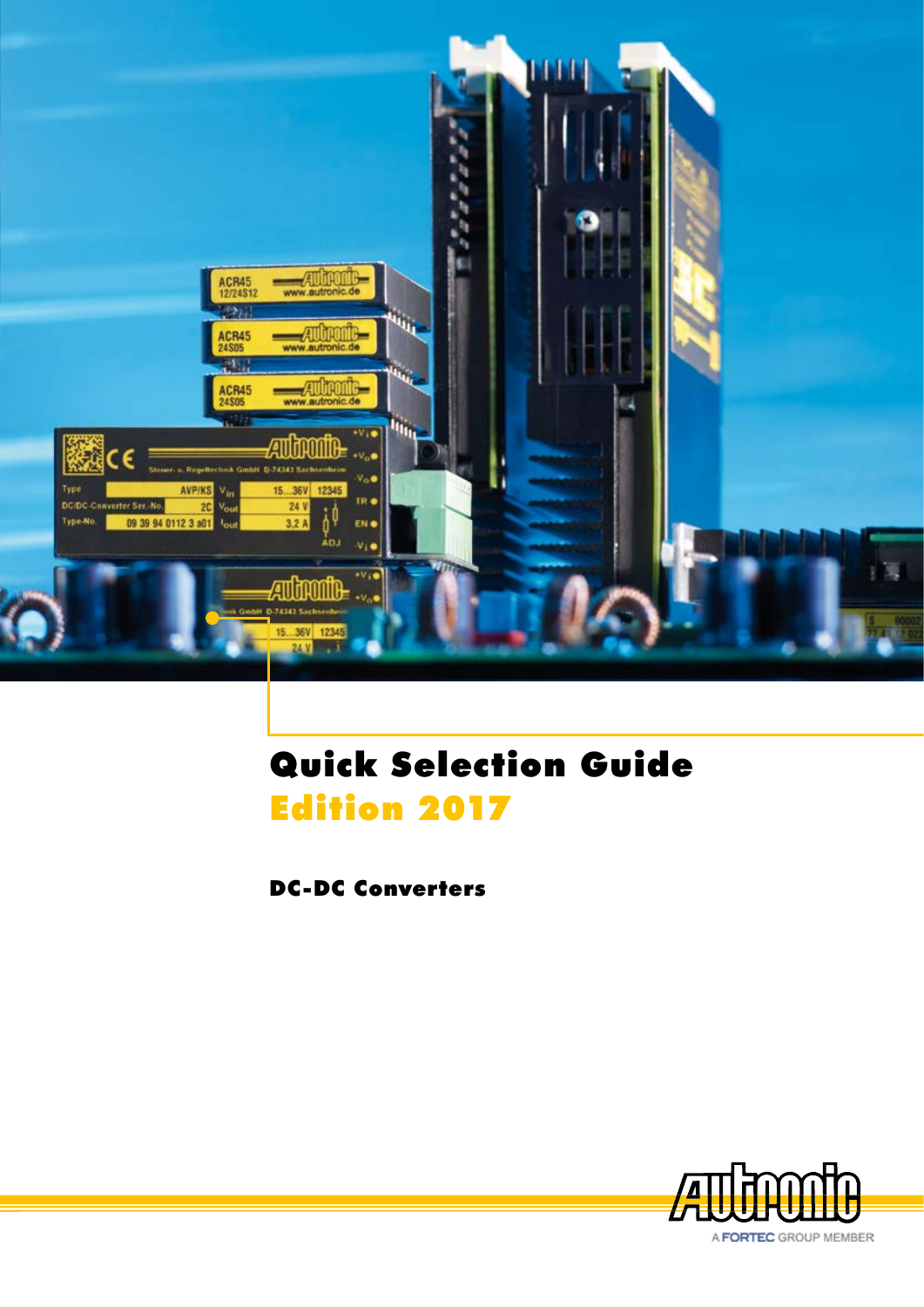# ACR-Series

### **PCB Mounting / Chassis Mounting**





max. Output Power (W)



60 ACR



350 ACR

150 ACR

1 12/24 9-36/14-40/ 43-101/66-154  $-40$  up to  $+85$ 

### **PCB Mounting / Chassis Mounting**

- Isolated
- Single and quad output
- Overvoltage and overtemperature shutdown
- Enable Signal
- Thermal Warning Signal
- Hold up time 10 ms (ACR350)
- According to Railway Standard EN 50155 and EN 50121-3-2
- Shock and Vibration according to EN 61373 Cat. 1B
- Saftey according to EN 60950 (ACR45)
- CE marked

## **Chassis Mounting / Standard euro-rack size 19"**





max. Outpu Type Case Dimensions ( **Outputs** 

Output Voltages (VDC)

Input Voltage Ranges (VDC)

Operating Temperature in °C



## **Chassis Mounting / Standard euro-rack size 19"**

#### **ACR150-4DB/KE for Compact PCI**

- Quad output
- Front plate 8 HP / 3 U
- Short circuit protection
- Coated assembly
- Yellow LEDs to indicate operating mode
- Inrush current limitation
- Reverse polarity protection
- Hold up time 10 ms
- Supply fail signal
- Derating Signal
- Sense

#### **ACR150/LEC or LEC-C**

- Single output
- Front plate 4 HP / 3 U (LEC)
- Short circuit protection
- Coated assembly
- Yellow LED to indicate operating mode • Reverse polarity protection
- Trim Signal

| 0/LEC<br>ACR150/LEC-C |                |              |              |  |  |
|-----------------------|----------------|--------------|--------------|--|--|
|                       |                |              |              |  |  |
| <b>Power (W)</b>      | 100            | 150          | 150          |  |  |
|                       | ACR150-4DB/KE  | ACR150/LEC   | ACR150/LEC-C |  |  |
|                       | <b>KE</b>      | <b>LEC</b>   | LEC-C        |  |  |
| LxWxH) in mm          | 166.5x40.3x111 | 164.5x20x111 | 162x19,2x111 |  |  |

4  $+3.3, +5, \pm 12$ 14.4-36/66-154

-40 up to +85

**For complete data sheets visit www.autronic.de**



1 12/24 9-36/14-40/ 43-101/66-154  $-40$  up to  $+85$ 

Type Case Dimensions (LxWxH) in mm **Outputs** Output Voltages (VDC) Input Voltage Ranges (VDC) Operating Temperature in °C ACR 45 50.8x50.8x11 1 5/12/15/24 9-36/14,4-40/ 21,6-51/ 43-101/66-154  $-40$  up to  $+85$ ACR 150 95x65x11 1 5/12/24 6-20/9-36/ 14,4-40/ 43-101/66-154  $-40$  up to  $+85$ ACR 350/C 182x105x50 1 24 14,4-67,2 / 43-154  $-40$  up to  $+85$ Ks 133x46x35 1 24 66-154  $-40$  up to  $+85$ 

120 ACR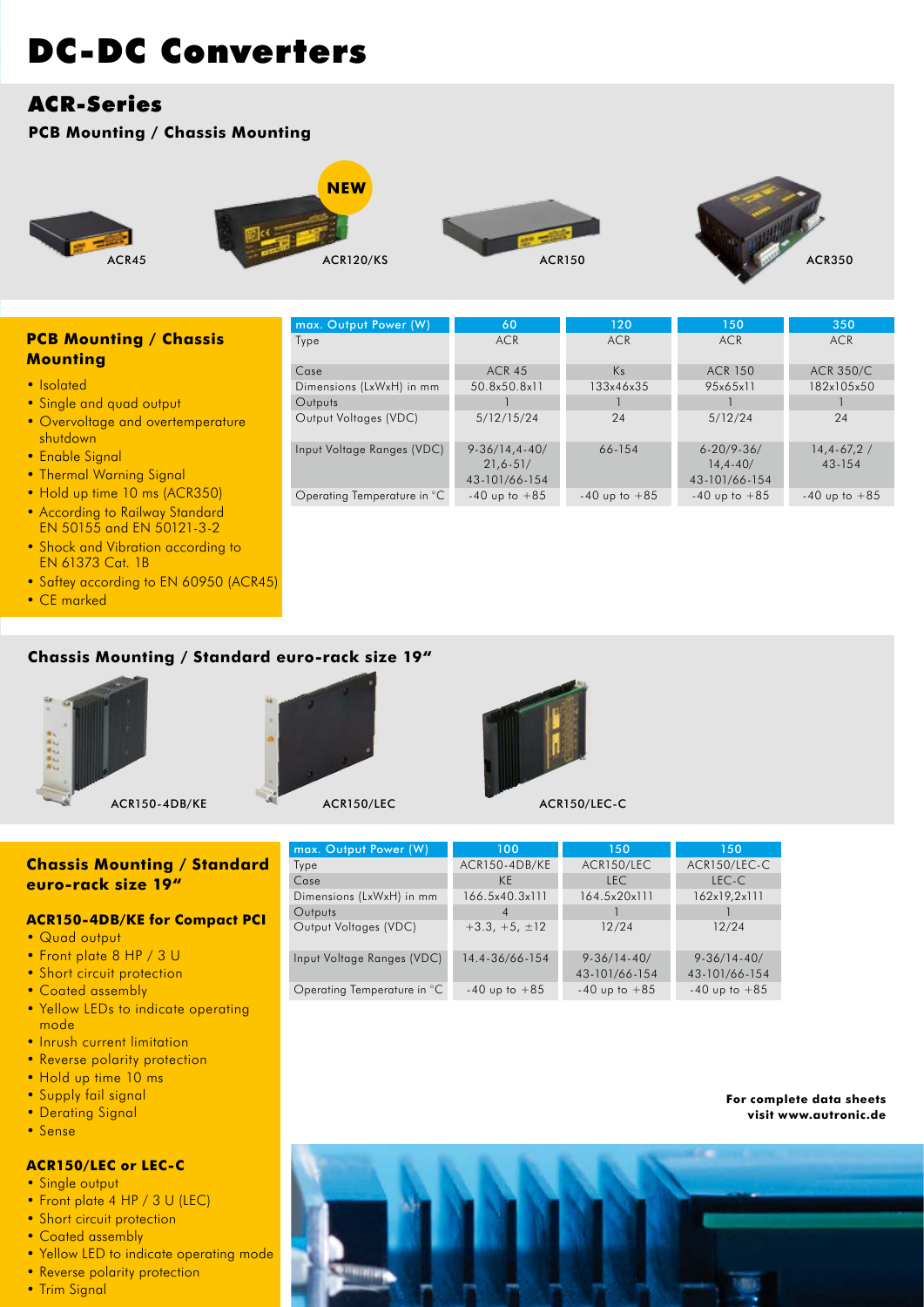## AVP-Series

**PCB Mounting**









| AVP/K |
|-------|
|-------|

|                                    | max. Output Power (W)       | 36                                | 41                                | 42                                       | 51                                |
|------------------------------------|-----------------------------|-----------------------------------|-----------------------------------|------------------------------------------|-----------------------------------|
| <b>PCB Mounting</b>                | Type                        | $AVP-3$                           | $AVP-2$                           | <b>AVP</b>                               | AVP-2                             |
|                                    | Case                        | Ksp                               | D/K                               |                                          | B/K                               |
| • Isolated                         | Dimensions (LxWxH) in mm    | 103.5x46x35                       | 90.5x65.5x35                      | 90.5x65.5x25                             | 90.5x65.5x35                      |
| • Single, dual, bipolar and triple | Outputs                     | 3                                 | 2                                 |                                          | 2                                 |
| output                             | Output Voltages (VDC)       | $+5, \pm 12/ + 5, \pm 15$         | 5, 12/5, 15                       | 5/12/15/24/30                            | $\pm$ 12/ $\pm$ 15                |
| • Output adjustment possible       | Input Voltage Ranges (VDC)  | $9 - 40/15 - 36/$<br>32-74/66-154 | $9 - 40/15 - 36/$<br>32-74/66-154 | $9 - 40/15 - 36/$<br>$32 - 74/43 - 101/$ | $9 - 40/15 - 36/$<br>32-74/66-154 |
| • Overvoltage and overtemperature  |                             |                                   |                                   | 66-154                                   |                                   |
| shutdown                           | Operating Temperature in °C | $-40$ up to $+85$                 | $-40$ up to $+85$                 | $-40$ up to $+85$                        | $-40$ up to $+85$                 |
| • Enable signal                    | max. Output Power (W)       | 47                                | 51                                | 53                                       | 75                                |
| • Parallel connection              | Type                        | AVP-2                             | $AVP-2$                           | <b>AVP</b>                               | <b>AVP</b>                        |
| • Encapsulated case                | Case                        | D/Ksp                             | B/Ksp                             | Jsp                                      | K.                                |
|                                    | Dimensions (LxWxH) in mm    | 103.5x46x35                       | 103.5x46x35                       | 103.5x46x25                              | 90.5x65.5x35                      |
| • According to Railway Standard    | Outputs                     | 2                                 | 2                                 |                                          |                                   |
| EN 50155 and EN 50121-3-2          | Output Voltages (VDC)       | 5, 12/5, 15                       | $\pm$ 12/ $\pm$ 15                | 5/12/15/24/30                            | 3.3/5/12/                         |
| . Shock and Vibration according to |                             |                                   |                                   |                                          | 15/24/30                          |
| <b>EN 61373 Cat. 1B</b>            | Input Voltage Ranges (VDC)  | $9 - 40/15 - 36/$                 | $9 - 40/15 - 36/$                 | $9 - 40/15 - 36/$                        | $5 - 36/9 - 40/$                  |
| • CE marked                        |                             | 32-74/66-154                      | 32-74/66-154                      | 32-74/66-154                             | $15 - 36/32 - 74/$                |
|                                    |                             |                                   |                                   |                                          | 43-101/66-154                     |
|                                    | Operating Temperature in °C | $-40$ up to $+85$                 | $-40$ up to $+85$                 | $-40$ up to $+85$                        | $-40$ up to $+85$                 |
|                                    | max. Output Power (W)       | 78                                |                                   |                                          |                                   |
|                                    | Type                        | AVP                               |                                   |                                          |                                   |
|                                    |                             |                                   |                                   |                                          |                                   |

| max. Output Power (W)       | 78                |
|-----------------------------|-------------------|
| Type                        | AVP               |
| Case                        | Ksp               |
| Dimensions (LxWxH) in mm    | 103.5x46x35       |
| Outputs                     |                   |
| Output Voltages (VDC)       | 3.3/5/12          |
|                             | 15/24/30          |
| Input Voltage Ranges (VDC)  | 5-36/9-40/15-36/  |
|                             | 19-51/32-74/      |
|                             | 43-101/66-154     |
| Operating Temperature in °C | $-40$ up to $+85$ |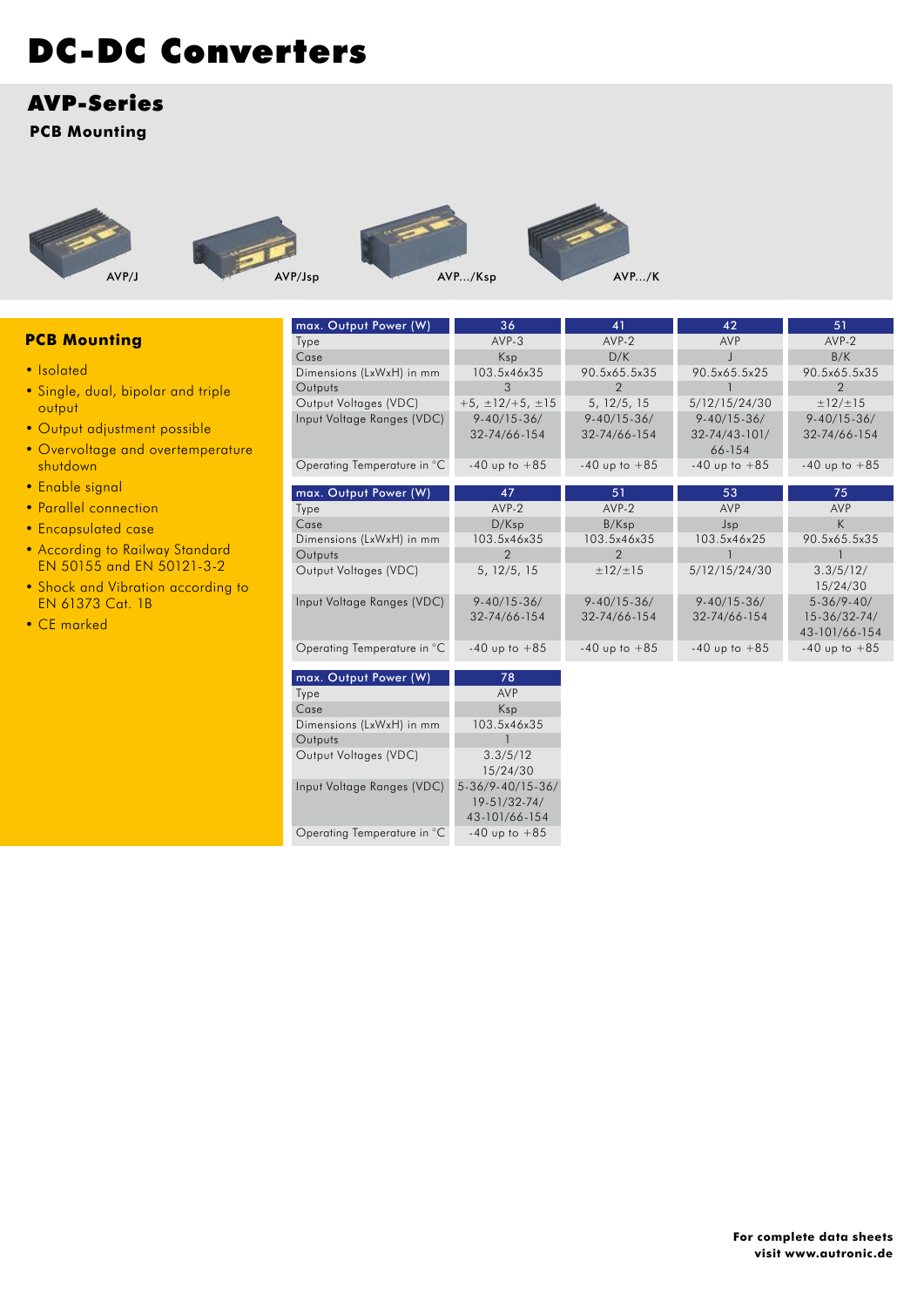# AVP-Series

**Chassis Mounting**









|                                    | max. Output Power (W)       | 36                            | 47                        | 51                        | 53                     |
|------------------------------------|-----------------------------|-------------------------------|---------------------------|---------------------------|------------------------|
| <b>Chassis Mounting</b>            | Type                        | $AVP-3$                       | $AVP-2$                   | $AVP-2$                   | AVP                    |
|                                    | Case                        | Ks                            | D/Ks                      | B/Ks                      | $\mathsf{J}\mathsf{s}$ |
| • Isolated                         | Dimensions (LxWxH) in mm    | 113x46x35                     | 113x46x35                 | 113x46x35                 | 113x46x25              |
| • Single, dual, bipolar and triple | Outputs                     | 3                             | $\overline{2}$            | 2                         |                        |
| output                             | Output Voltages (VDC)       | $+5, \pm 12/ + 5, \pm 15$     | 5, 12/5, 15               | $\pm$ 12/ $\pm$ 15        | 5/12/15/24/30          |
| • Output adjustment possible       | Input Voltage Ranges (VDC)  | $9 - 40/15 - 36/$             | $9 - 40/15 - 36/$         | $9 - 40/15 - 36/$         | $9 - 40/15 - 36/$      |
|                                    |                             | 32-74/66-154                  | 32-74/66-154              | 32-74/66-154              | 32-74/66-154           |
| • Overvoltage and overtemperature  | Operating Temperature in °C | $-40$ up to $+85$             | $-40$ up to $+85$         | $-40$ up to $+85$         | $-40$ up to $+85$      |
| shutdown                           | max. Output Power (W)       | 78                            | 87                        | 87                        | 100                    |
| · Enable signal                    | Type                        | AVP                           | $AVP-3$                   | $AVP-3$                   | AVP                    |
| • Parallel connection              | Case                        | Ks                            | KEP-F                     | KEP-C                     | KE-F                   |
|                                    | Dimensions (LxWxH) in mm    | 113x46x35                     | 200x49x112                | 200x39x112                | 200x49x112             |
| • Encapsulated case (Js, Ks)       | Outputs                     |                               | 3                         | 3                         |                        |
| • Case option C: For chassis       | Output Voltages (VDC)       | 3.3/5/12/                     | $+5, \pm 12/ + 5, \pm 15$ | $+5, \pm 12/ + 5, \pm 15$ | 5/12/15/24             |
| mounting on power loss dissipating |                             | 15/24/30                      |                           |                           |                        |
| metal surface (heat sink)          |                             |                               |                           |                           |                        |
| • Case option F: For chassis       |                             |                               |                           |                           |                        |
| mounting on no power loss          | Input Voltage Ranges (VDC)  | $5 - 36/9 - 40/$              | $15 - 36/32 - 74/$        | $15 - 36/32 - 74/$        | $9 - 40/15 - 36/$      |
| dissipating surface                |                             | 15-36/19-51/32-74/            | 66-154                    | 66-154                    | 19-51/32-74/           |
| • According to Railway Standard    |                             | 43-101/66-154                 |                           |                           | 43-101/66-154          |
| EN 50155 and EN 50121-3-2          | Operating Temperature in °C | $-40$ up to $+85$             | $-40$ up to $+85$         | $-40$ up to $+85$         | $-40$ up to $+85$      |
|                                    | max. Output Power (W)       | 100                           | 200                       | 200                       |                        |
| . Shock and Vibration according to | Type                        | <b>AVP</b>                    | AVP                       | AVP                       |                        |
| EN 61373 Cat. 1B                   | Case                        | $KE-C$                        | KEP-F                     | KEP-C                     |                        |
| • CE marked                        | Dimensions (LxWxH) in mm    | 200x39x112                    | 200x64.6x112              | 200x43.6x112              |                        |
|                                    | Outputs                     |                               |                           |                           |                        |
|                                    | Output Voltages (VDC)       | 5/12/15/24                    | 12/15/24                  | 12/15/24                  |                        |
|                                    |                             |                               |                           |                           |                        |
|                                    |                             |                               |                           |                           |                        |
|                                    |                             |                               |                           |                           |                        |
|                                    | Input Voltage Ranges (VDC)  | $9 - 40/15 - 36/$             | $15 - 36/19 - 51/$        | $15 - 36/19 - 51/$        |                        |
|                                    |                             | 19-51/32-74/<br>43-101/66-154 | 43-101/66-154             | 43-101/66-154             |                        |
|                                    | Operating Temperature in °C | $-40$ up to $+85$             | $-40$ up to $+85$         | $-40$ up to $+85$         |                        |

**For complete data sheets visit www.autronic.de**

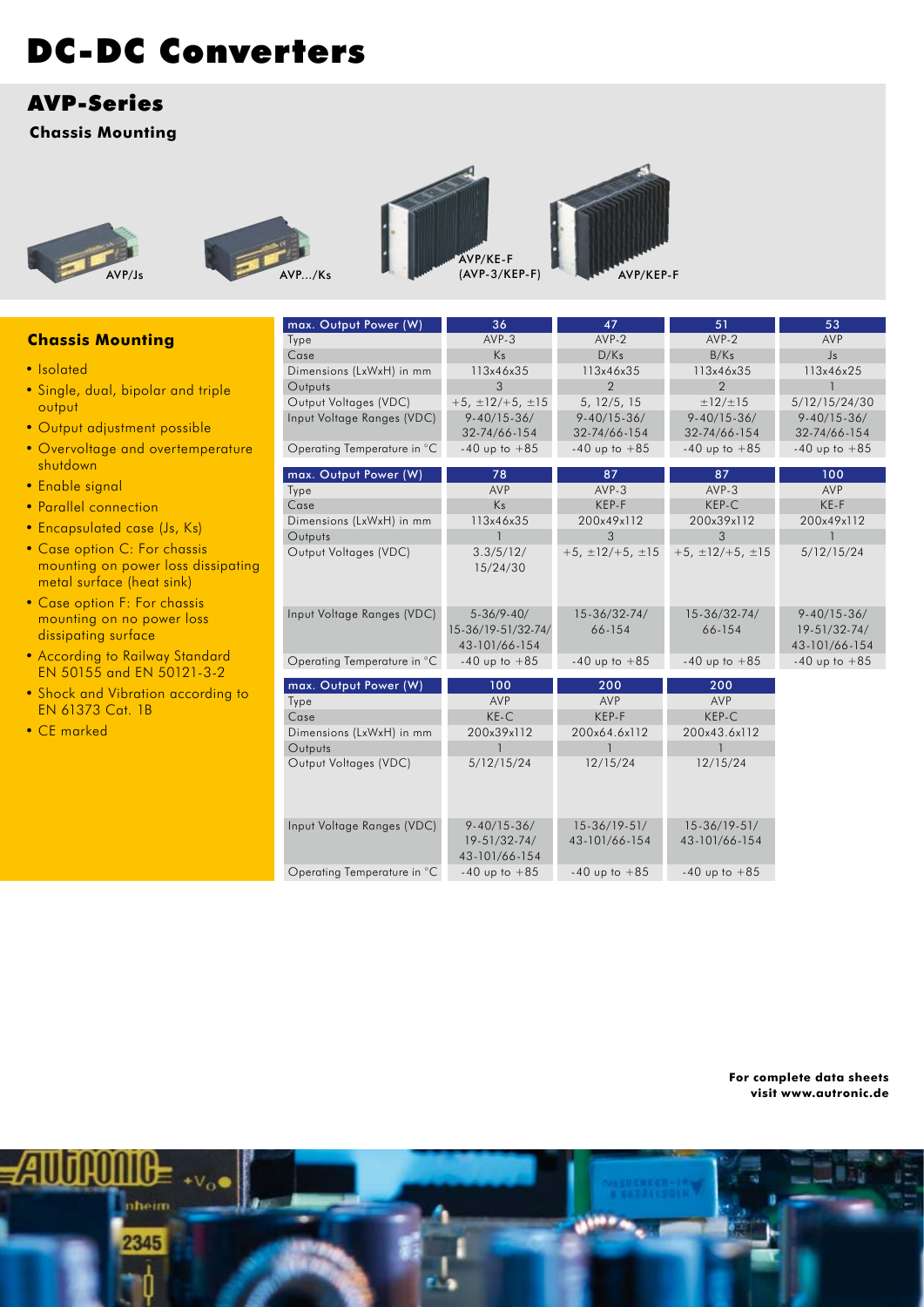# AVP-Series

## **Standard euro-rack size 19"**







max. Output Power (W)

Input Voltage Ranges (VDC)

Operating Temperature in °C



87

| <b>Standard euro-rack size 19"</b>                    | Type                        | AVP-3                      | $AVP-3$                    |                       |                       |
|-------------------------------------------------------|-----------------------------|----------------------------|----------------------------|-----------------------|-----------------------|
|                                                       | Case                        | <b>KEP</b>                 | $KEP-S SB$                 |                       |                       |
| • Isolated                                            | Dimensions (LxWxH) in mm    | 190x40.2x112               | 167.7x50.4x112             |                       |                       |
| • Single, dual and triple output                      | Outputs                     | 3                          | $\mathcal{S}$              |                       |                       |
| • Zero load operation and short<br>circuit protection | Output Voltages (VDC)       | $+5, \pm 12/ + 5, \pm 15$  | $+5, \pm 12/ + 5, \pm 15$  |                       |                       |
| • Overtemperature shut down                           | Input Voltage Ranges (VDC)  | $15 - 36/$<br>32-74/66-154 | $15 - 36/$<br>32-74/66-154 |                       |                       |
| • Remote off (inhibit) with                           | Operating Temperature in °C | $-40$ up to $+85$          | $-40$ up to $+85$          |                       |                       |
| TTL-L-signal                                          | max. Output Power (W)       | 100                        | 100                        | 200                   |                       |
| • Overvoltage protection in the                       | Type                        | AVP                        | AVP                        | AVP                   |                       |
| output circuit, even in case of                       | Case                        | <b>KE</b>                  | KE-S                       | <b>KEP</b>            |                       |
| external supply (OVP)                                 | Dimensions (LxWxH) in mm    | 190x40.2x112               | 167.7x50.4x112             | 169.4x70.7x112        |                       |
| • Reverse polarity protection                         | Outputs                     |                            |                            |                       |                       |
| (internal fuse)                                       | Output Voltages (VDC)       | 5/12/15/24                 | 5/12/15/24                 | 12/15/24              |                       |
|                                                       | Input Voltage Ranges (VDC)  | $9 - 40/15 - 36/$          | $9 - 40/15 - 36/$          | $15 - 36/19 - 51/$    |                       |
| • Fully integrated heatsink for low                   |                             | 19-51/32-74/               | 19-51/32-74/               | 43-101/66-154         |                       |
| thermal stress                                        |                             | 43-101/66-154              | 43-101/66-154              |                       |                       |
| • Yellow LED for operating mode                       | Operating Temperature in °C | $-40$ up to $+85$          | $-40$ up to $+85$          | $-40$ up to $+85$     |                       |
| • Conformal Coating                                   | max. Output Power (W)       | 200                        | 200                        | 200                   | 200                   |
| • Case option S: For sub racks with                   | Type                        | <b>Converter Card</b>      | <b>Converter Card</b>      | <b>Converter Card</b> | <b>Converter Card</b> |
| closed backplane                                      | Case                        | QD                         | <b>MD</b>                  | PD                    | <b>SD</b>             |
|                                                       | Dimensions (LxWxH) in mm    | 100x160                    | 100x160                    | 100x160               | 100x160               |
| • Case option SB: For sub racks with                  | Outputs                     | $\overline{4}$             | $1 - 3$                    |                       | $\mathcal{P}$         |
| closed backplane, metal sheet                         | Output Voltages (VDC)       | depending                  | depending                  | depending             | depending             |
| instead of front panel                                |                             | on model                   | on model                   | on model              | on model              |

87

depending on model depending on model

depending on model depending on model

depending on model depending on model

SD 100x160 2 depending on model depending on model depending on model

• According to Railway Standard EN 50155 and EN 50121-3-2

- Shock and Vibration according to EN 61373 Cat. 1B
- CE marked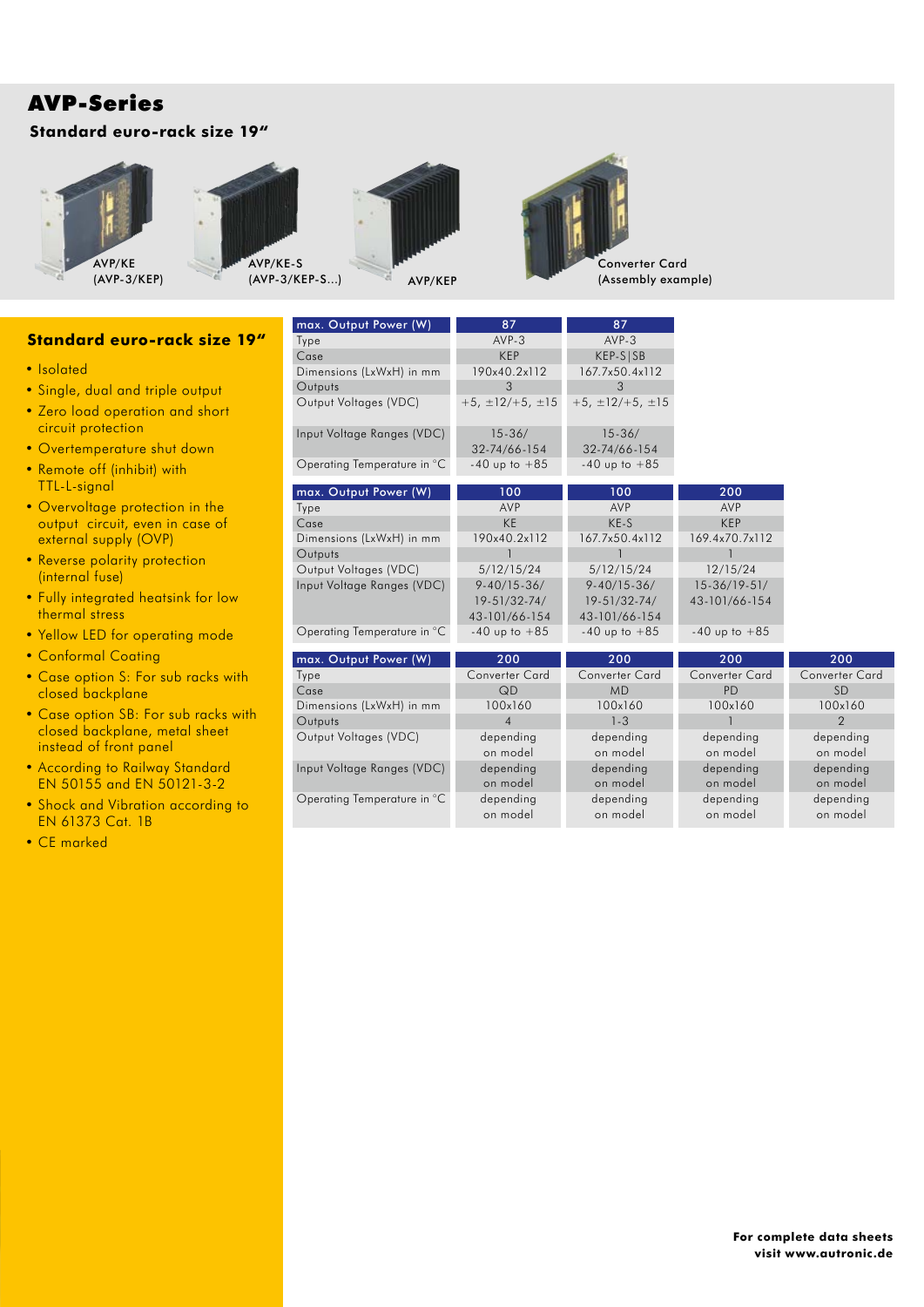## HxxC-Series **PCB Mounting / Chassis Mounting**



### **PCB Mounting / Chassis Mounting**

- Isolated
- Ultra wide input range
- Single and dual outputs
- Hold up time 10 ms
- According to Railway Standard EN 50155 and EN 50121-3-2
- Shock and Vibration according to EN 61373 Cat. 1B
- CE marked

| max. Output Power (W)    | 20                 | 33                | 50                | 60                | 60                |
|--------------------------|--------------------|-------------------|-------------------|-------------------|-------------------|
| Type                     | HPBC <sub>20</sub> | HFBC30-2DW/0      | <b>HFC50-W/0</b>  | HFBC60-W/Ks       | <b>HFBC60-W/0</b> |
|                          |                    |                   |                   |                   | HFBC60-2DW/0      |
| Case                     | HPBC <sub>20</sub> | HFBC30            | HFC <sub>50</sub> | K <sub>S</sub>    | HFBC60            |
| Dimensions (LxWxH)       | 65x53x20           | 120x100x28        | 100x80x27         | 113x46x35         | 146x100x32        |
| in mm                    |                    |                   |                   |                   |                   |
| Outputs                  |                    | $\mathcal{P}$     |                   |                   | 1/2               |
| Output Voltages (VDC)    | 5/12/24            | 5, 12             | 12/24             | 5/12/24           | 24/5, 12          |
| Input Voltage Ranges     | $14, 4 - 154$      | $14, 4 - 154$     | $14, 4 - 154$     | $14, 4 - 154$     | $14, 4 - 154$     |
| (VDC)                    |                    |                   |                   |                   |                   |
| Operating Temperature in | $-40$ up to $+85$  | $-40$ up to $+85$ | $-40$ up to $+85$ | $-40$ up to $+85$ | $-40$ up to $+85$ |
| $^{\circ}C$              |                    |                   |                   |                   |                   |

### **Chassis Mounting / Standard euro-rack size 19"**



#### **Chassis Mounting / Standard euro-rack size 19"**

#### **HEBC60**

- Single and dual outputs
- Frontplate 8 HP / 3 U
- Overvoltage and overtemperature shutdown
- Hold up time of 10 ms
- Active Inrush Current limitation

#### **HEC120 for Compact PCI**

- Five outputs
- Frontplate 6 HP / 3 U
- Redundancy operation
- Hot Swap
- Overvoltage and overtemperature shutdown
- Hold up time of 10 ms
- Enable and Themal Warning Signal

### **HFC150 / HEC150**

- Single output
- Frontplate 8 HP / 3 U
- Redundancy operation
- Overvoltage and overtemperature shutdown
- Hold up time of 10 ms • Enable and Themal Warning Signal
- Active Reverse Polarity protection
- Active Inrush Current limitation

| max. Output Power (W)       | 60                | 120               | 150               |
|-----------------------------|-------------------|-------------------|-------------------|
| Type                        | <b>HEBC60-W/0</b> | <b>HEC120-5W</b>  | <b>HEC150-W</b>   |
|                             | HEBC60-2DW/0      |                   | <b>HFC150-W</b>   |
| Case                        | HEBC60            | <b>HEC120</b>     | <b>HEC150</b>     |
| Dimensions (LxWxH) in mm    | 166,5x40,3x111    | 166,5x30,5x111    | 166,5x40,3x111    |
| Outputs                     | 1/2               | .5                |                   |
| Output Voltages (VDC)       | 24/5, 12          | $+3.3 +5 \pm 12$  | 24                |
| Input Voltage Ranges (VDC)  | $14, 4 - 154$     | $14.4 - 154$      | $14, 4 - 154$     |
| Operating Temperature in °C | $-40$ up to $+85$ | $-40$ up to $+85$ | $-40$ up to $+85$ |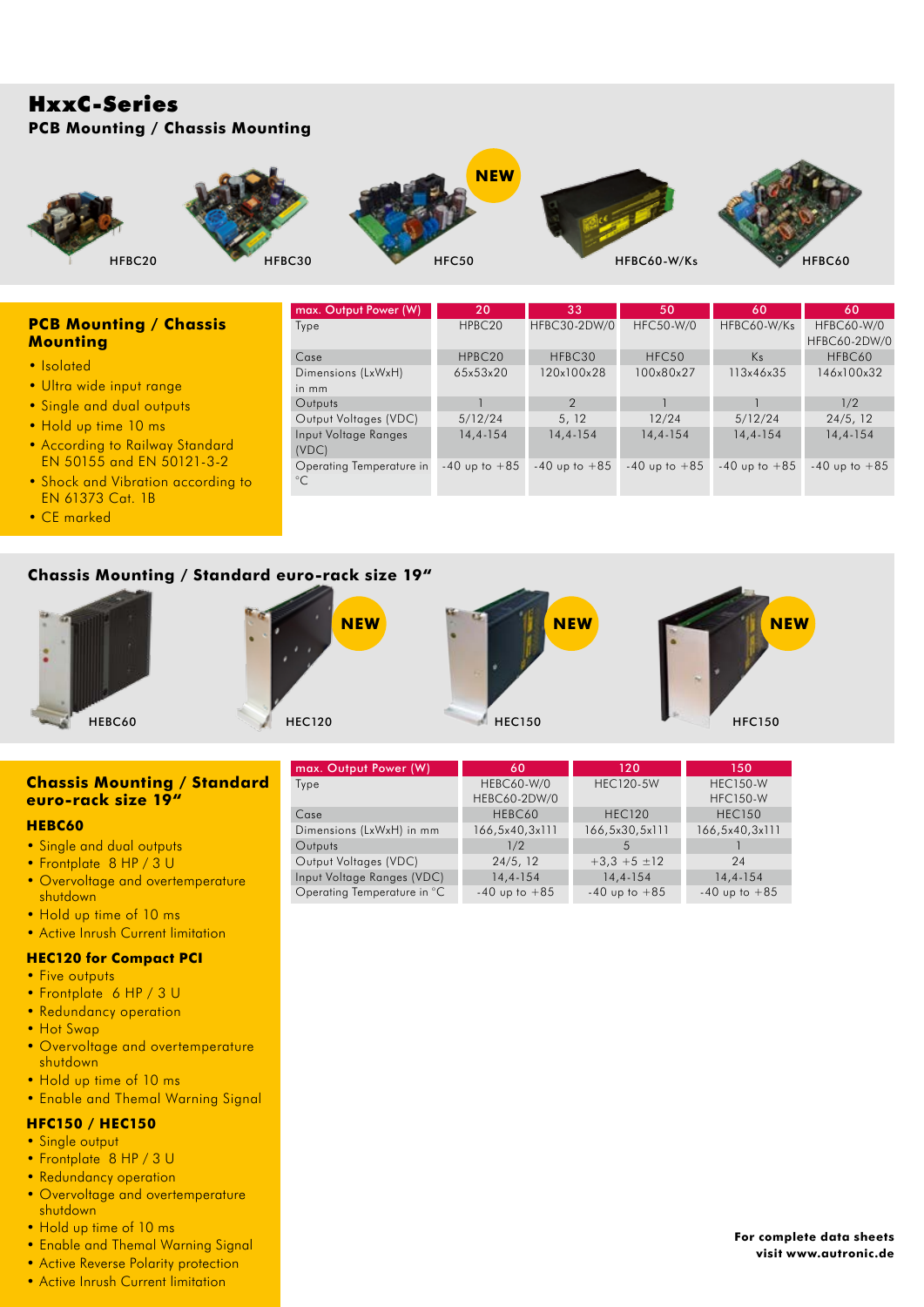# Special Solutions









ACR42 HFBC-3W/O 60W DC/DC converter HFC-3W/O

**Inquiry by fax +49 (0) 7147/24 -252**

## **Special Solutions**

We are the right people to talk about particular requirements. We will develop and produce your own special converter.

## Examples:

#### **• ACR42**

- − 14,4 to 34 or 66 to 154 VDC input
- − Dual output (9,5 and 24 VDC)
- − Conducted emissions Class B
- − Hold up time of 10 ms
- − Active inrush current limitation
- − Active reverse polarity protection
- − -40°…85C without derating
- − According EN50155 / EN 50121-3-2

For passenger information systems

#### **• 60W DC/DC Converter**

- − 14,4 to 80 VDC input
- − 120 VDC output
- − 60 W continuous, 120W for 5 sec.
- − -40°…85C without derating
- − Device 4 HP / 3 U
- − Low Ripple (ISDN-compatible)
- − Redundancy operation
- − Hot Swap

− Parallel operation max. 4 converte For axle counter

#### **• HFC-3W/O:**

- − Ultra wide input 14,4 to 154 VDC input
- − Triple output
- − 43 W continuous
- − -40°…85C without derating
- − Hold up time of 20 ms
- − According EN50155, EN 50121- 3-2 and IEEE Standard 1482.1 / 1478
- − According RIA12 (Wave A to G)

For black boxes

#### **• HFBC-3W/O:**

- − Ultra wide input 14,4 to 154 VDC input
- − Triple output 1 Output with constant current for LED
- − 52 W continuous
- − -40°…85C without derating
- − Reverse polarity protection
- − Inrush current limitation − According EN50155 / EN 50121-3-2
- − According RIA12 (Wave A to G) For speed tracking

|                                                                                                                                  | Date:           |
|----------------------------------------------------------------------------------------------------------------------------------|-----------------|
|                                                                                                                                  |                 |
| PO Box:<br>Street:                                                                                                               |                 |
| Zip Code: City:                                                                                                                  |                 |
| Country:<br><u> 1980 - John Stein, mars and de Britain and de Britain and de Britain and de Britain and de Britain and de Br</u> |                 |
|                                                                                                                                  |                 |
| Email:                                                                                                                           |                 |
|                                                                                                                                  |                 |
|                                                                                                                                  |                 |
| Output Voltages                                                                                                                  | Output Currents |
|                                                                                                                                  |                 |
|                                                                                                                                  |                 |
| Input Voltages                                                                                                                   |                 |
|                                                                                                                                  |                 |
|                                                                                                                                  |                 |
| Isolation                                                                                                                        |                 |
|                                                                                                                                  |                 |
|                                                                                                                                  |                 |
| Construction/Mounting                                                                                                            |                 |
|                                                                                                                                  |                 |
| Temperature Range                                                                                                                |                 |
|                                                                                                                                  |                 |
|                                                                                                                                  |                 |
| Quantity/Delivery Schedule                                                                                                       |                 |
|                                                                                                                                  |                 |
|                                                                                                                                  |                 |

### Remarks